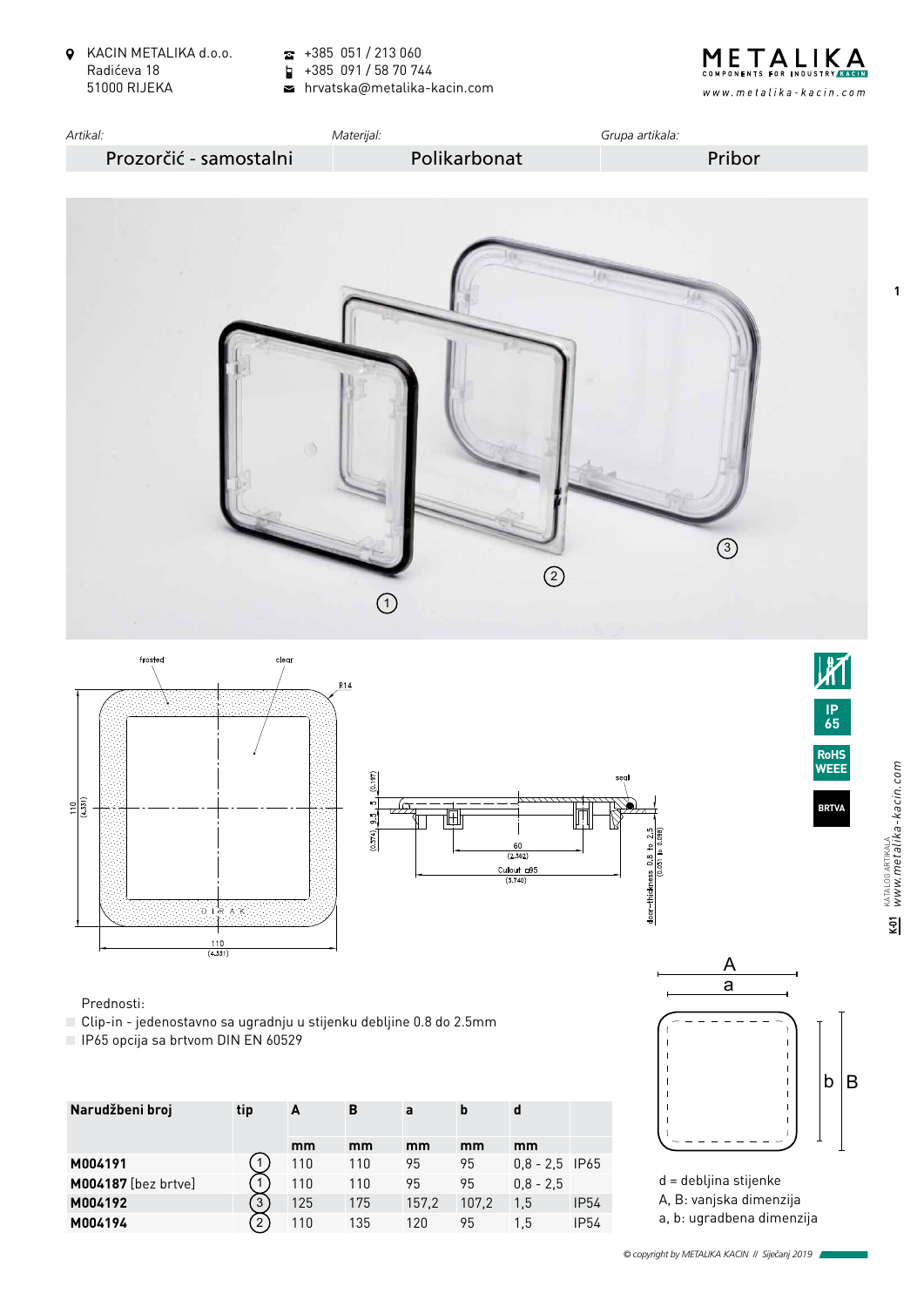- KACIN METALIKA d.o.o. Radićeva 18 51000 RIJEKA
- $\bullet$  +385 051 / 213 060
- +385 091 / 58 70 744

hrvatska@metalika-kacin.com













| Narudžbeni broj | <b>Oblik</b> | Tip       | <b>Širina</b> | <b>Visina</b> | <b>Otvor</b>   | Način montaže |
|-----------------|--------------|-----------|---------------|---------------|----------------|---------------|
| M004186         | kvadrat      | bez brtve | 103           | 103           | 81.6 x 81.6    | sa vijcima    |
| M004188         | kvadrat      | sa brtvom | 117,5         | 117.5         | $93 \times 93$ | sa vijcima    |
| M004189         | kvadrat      | bez brtve | 118           | 118           | 96.6 x 96.6    | sa vijcima    |
| M004196         | pravokutnik  | sa brtvom | 151           | 190           | 119x159        | sa vijcima    |
|                 |              |           |               |               |                |               |

\*Druge dimenzije na zahtjev.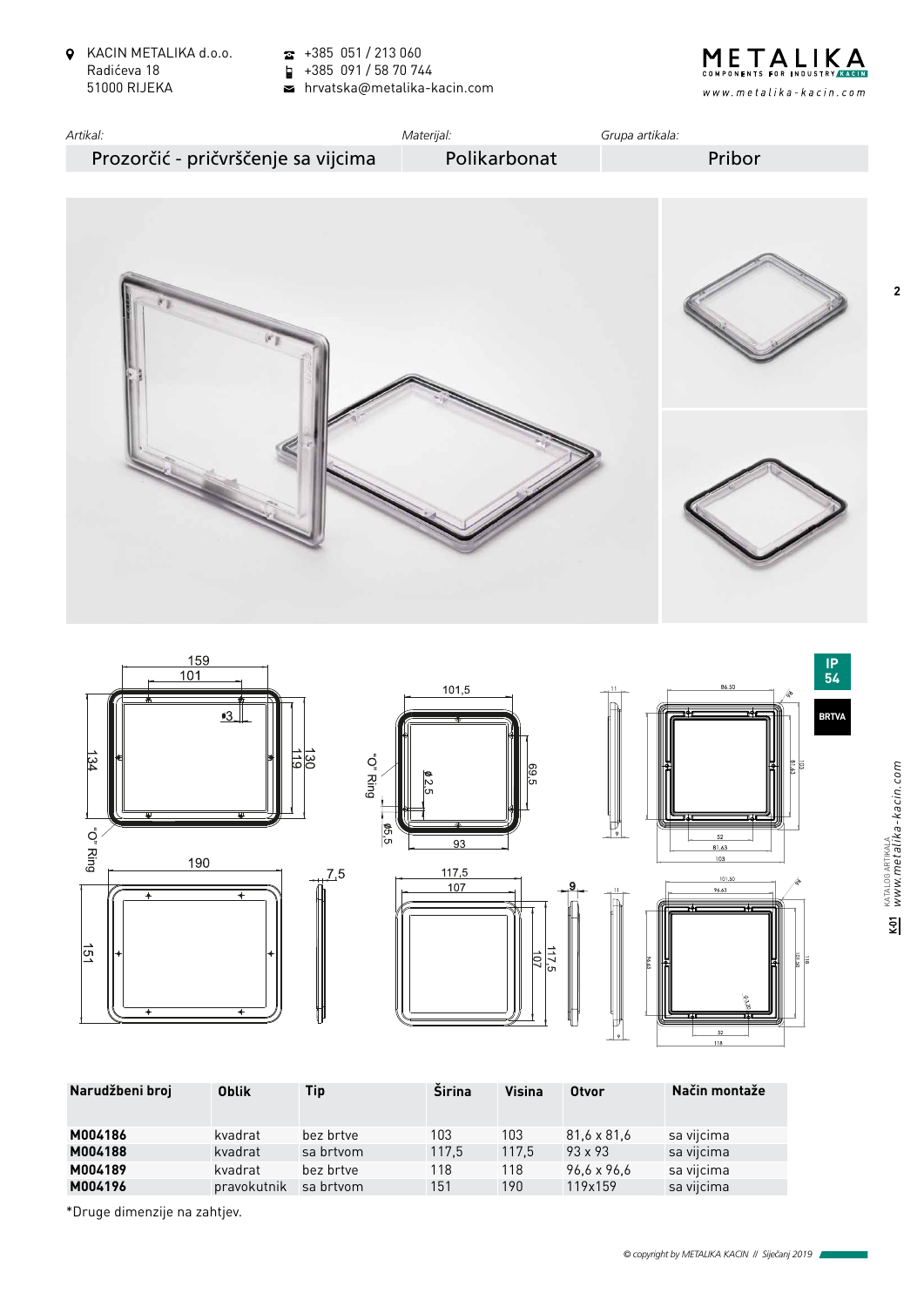KACIN METALIKA d.o.o. Radićeva 18 51000 RIJEKA

 $\frac{1}{2}$  +385 051 / 213 060

+385 091 / 58 70 744

hrvatska@metalika-kacin.com







Prozor sa polikarbonatnim okvirom

**M004197** 110 110 17 95.5 95.5 6 < 5 **M004193** 175 125 15 156.5 107 20 < 6  $M$ 

**BRTVA**

**3**

\*Druge dimenzije na zahtjev.

 $3 - 13$ <br> $3 - 12$ i<br>IS

 $100.3$  107  $20$   $3 - 12$ 175 125 15 156,5 107 20 3 - 12 1250-U6

95.5 95.5<br>156.5 107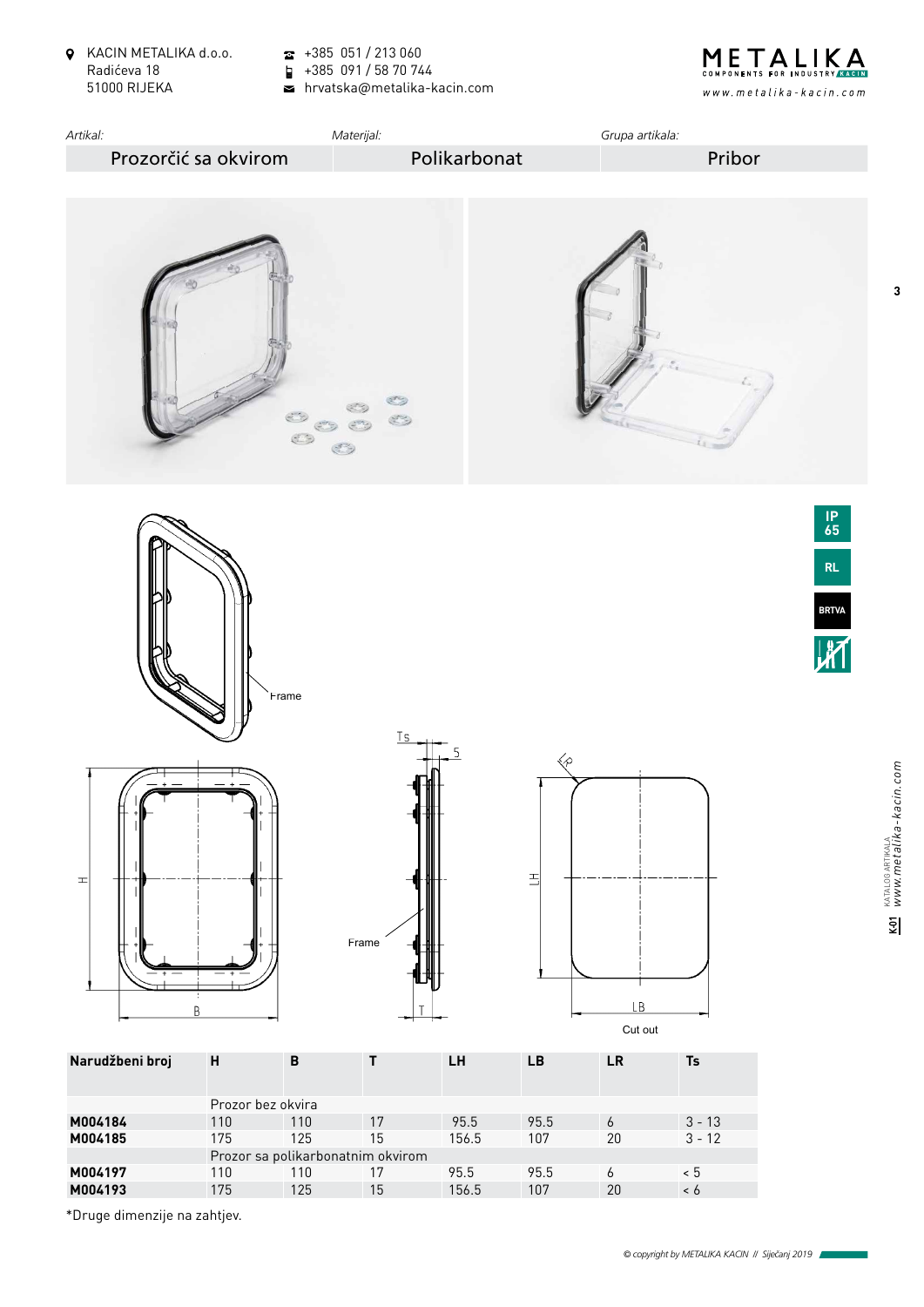- KACIN METALIKA d.o.o. Radićeva 18 51000 RIJEKA
- $\bullet$  +385 051 / 213 060

+385 091 / 58 70 744

hrvatska@metalika-kacin.com







**K-01** KATALOG ARTIKALA *www.metalika-kacin.com*

줿

KATALOG ARTIKALA<br>WWW.metalika-kacin.com

**4**





| Narudžbeni broj             | A     | B   | C  |  |  |
|-----------------------------|-------|-----|----|--|--|
| M004198                     | 88.5  | 88  | 27 |  |  |
| M004199                     | 125   | 88  | 27 |  |  |
| M004200                     | 161.5 | 88  | 27 |  |  |
| M004201                     | 234   | 88  | 27 |  |  |
| M004202                     | 254   | 210 | 27 |  |  |
| $*nmax dimansii0 no subti0$ |       |     |    |  |  |

\*Druge dimenzije na zahtjev.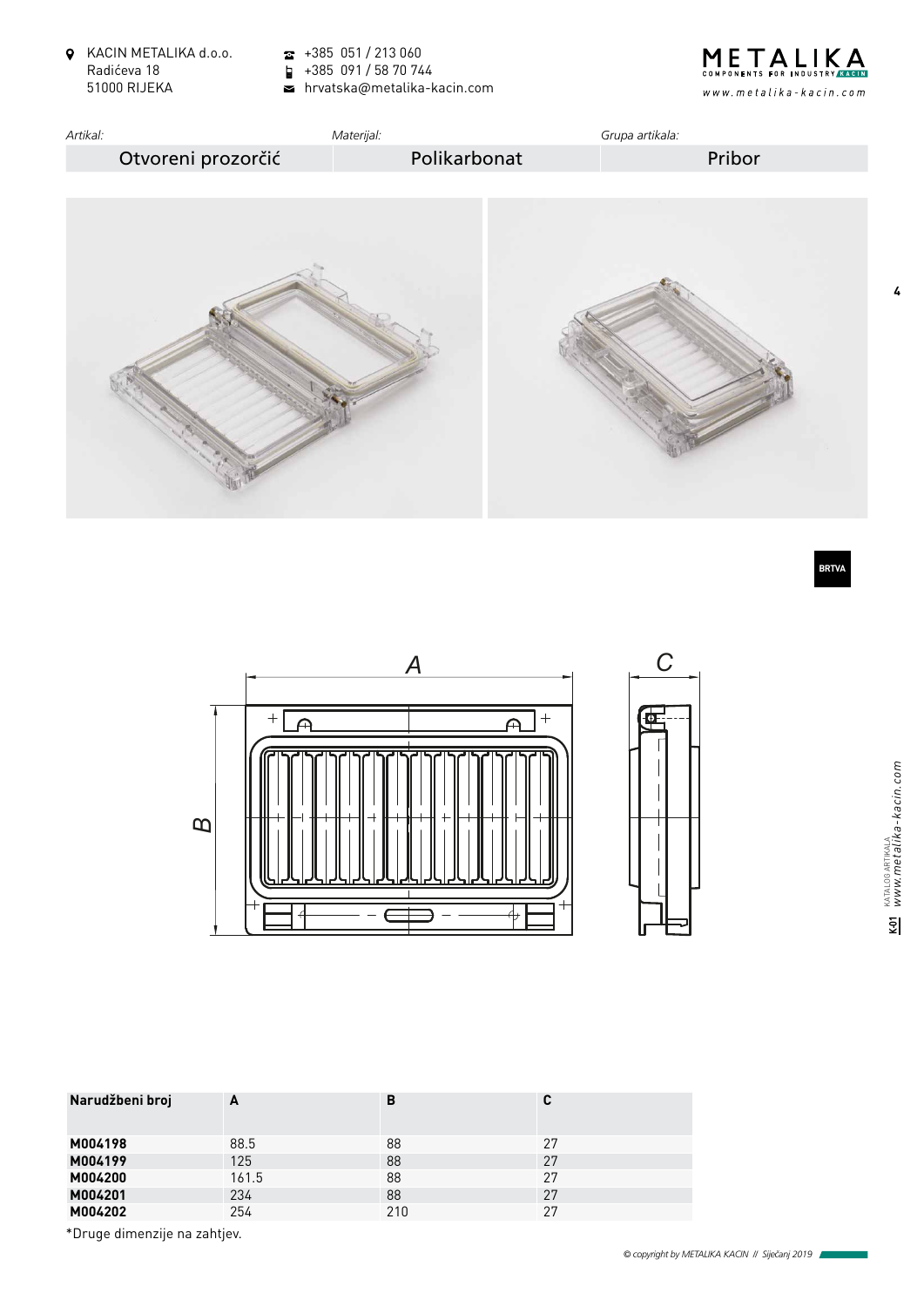- KACIN METALIKA d.o.o. Radićeva 18 51000 RIJEKA
- $\frac{1}{2}$  +385 051 / 213 060

+385 091 / 58 70 744

hrvatska@metalika-kacin.com





95 - 110 **4.425.005** Tsmin - Tsmax: podesivi raspon debljine prozorčića / *the range of thickness adjustment of inspection window.*